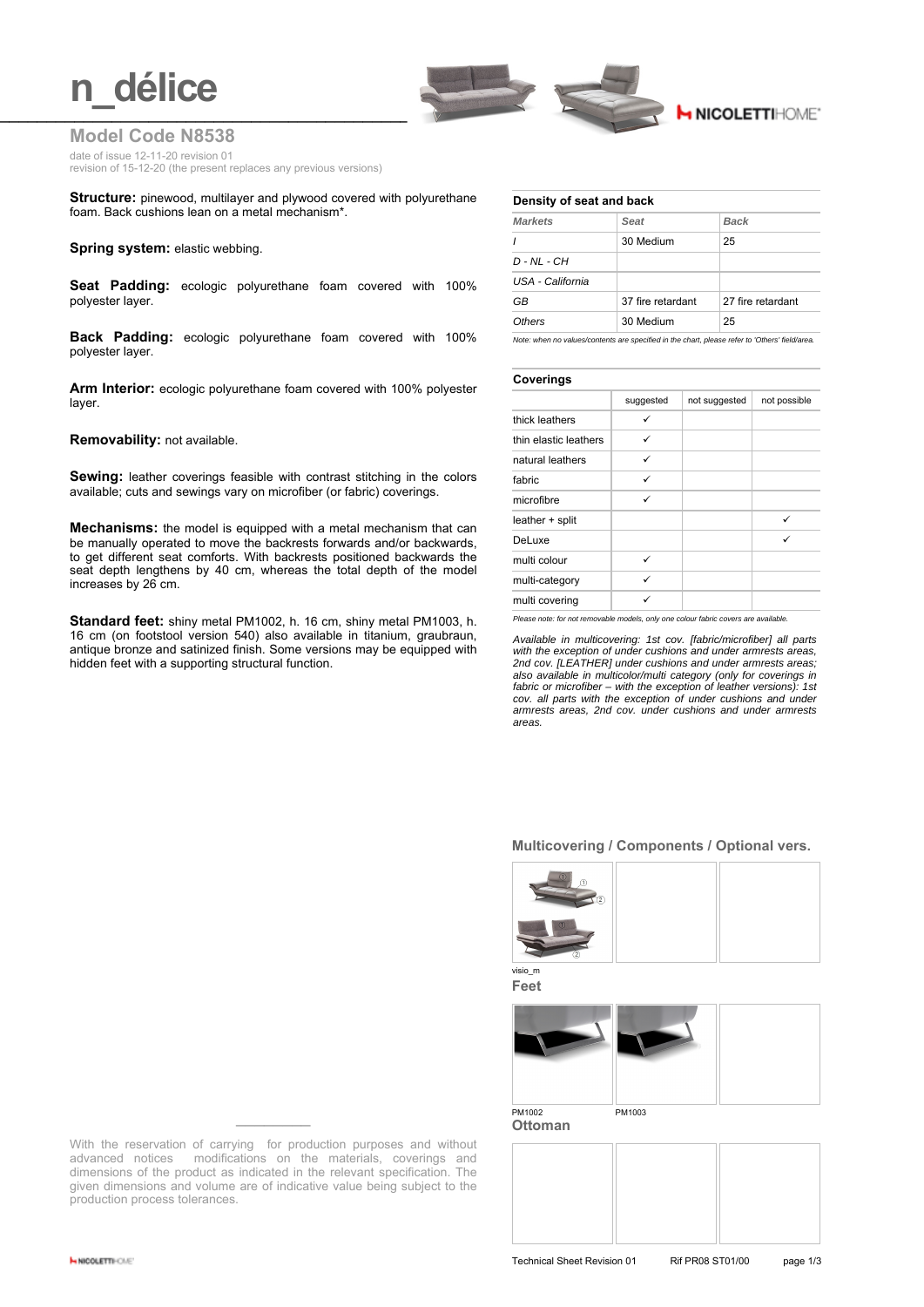# **fold following the dotted line 4**

#### ---------------------------------------------------------

# **n\_délice**

**H NICOLETTIHOME'** 

**<sup>L</sup>***Length -* **<sup>H</sup>***Height -* **<sup>D</sup>***Depth -* **SH** *Seat Height -* **SD** *Seat Depth* Dimensions refer to maximum sizes of the version with closed mechanism (where available).



| L 193<br>H98 D114 SH44 SD60 | Н9.  |
|-----------------------------|------|
| 320                         |      |
| 1 left arm facing 3         | 1ric |
| str                         |      |

**L** 193 **H**98 **D**114 **SH**44 **SD**60 **310**

| 1 right arm facing |
|--------------------|
| 3 str              |

# $\blacktriangleright$  fold following the dotted line  $\blacktriangleright$